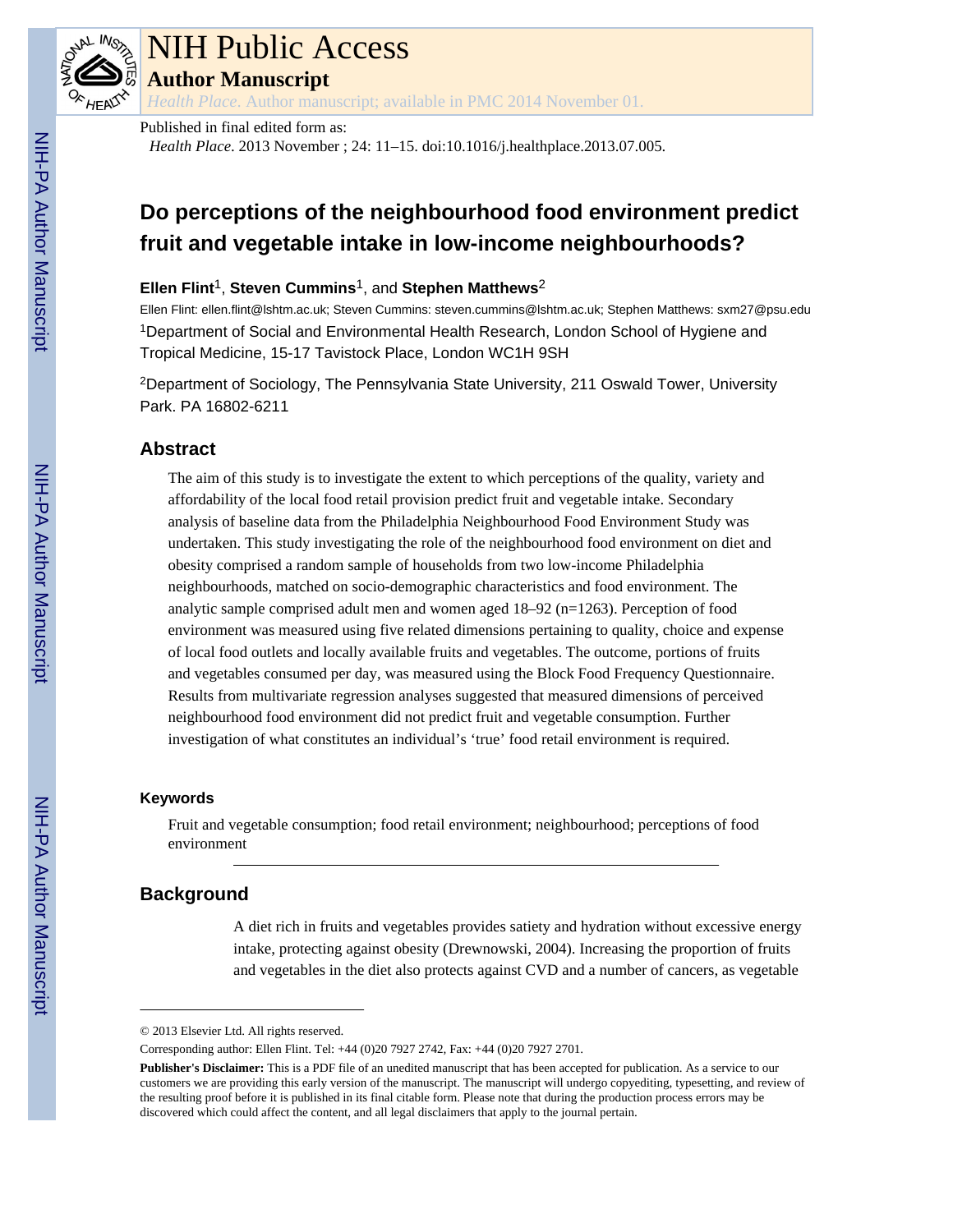matter is low in saturated fats (Van Duyn & Pivona, 2000). However socioeconomic inequalities in fruit and vegetable consumption have been widely reported, with deprived individuals reporting lower intake of fruits and vegetables compared to their more affluent counterparts (CDC, 2010). Researchers have also long reported neighbourhood-level variations in diet, with neighbourhood deprivation independently predicting food consumption (Forsyth *et al.,* 1994). In order to account for these variations, it has been suggested that differences in the structure of the built food environment between deprived and affluent neighbourhoods exist, and that exposure to poor quality food environments in deprived areas amplifies the individual-level risk factors for poor diet (Macintyre, 2007). The relationship between the food environment and diet has been hypothesised as the primary mechanism through which obesogenic settings operate (Caspi *et al.,* 2012). Understanding this relationship is therefore of importance to population health improvement.

Previous work in this field has sought to describe and quantify local food environments, and investigate the ways in which their characteristics predict fruit and vegetable intake. These studies can broadly be divided into two groups: (i) those which have used Geographic Information Systems (GIS) and/or store audits to objectively measure dimensions of the food environment (e.g., Glanz *et al.,* 2007; Bodor *et al.,* 2012; Thornton *et al.,* 2012); and (ii) those which have used survey data to capture respondents' perceptions of their local food environments (e.g. Williams *et al.,* 2012; Inglis *et al.,* 2007; Blitstein *et al.,* 2012). Only a few studies have used a combination of these approaches (e.g. Gustafson *et al.,* 2011; Sharkey *et al.,* 2010; Zenk *et al.,* 2009). In their systematic review of work on the relationship between the food environment and diet, Caspi *et al.* (2012) noted that those using perceived measures of the food environment were very low in number, compared to those using objective/GIS-based methods. However, these approaches are complementary and both are informed by a strong theoretical framework which has emerged from the literature, dividing the food environment into *community* and *consumer* dimensions (Glanz *et al.,* 2005). Charriere *et al.,* (2010) advocated the appropriation of Penchansky and Thomas's five healthcare access dimensions to encapsulate the characteristics of the food environment: availability, accessibility, affordability, acceptability and accommodation (Penchansky and Thomas, 1981). As described by Caspi *et al.* (2012), evidence of a relationship between these dimensions and fruit and vegetable intake is mixed. Most studies which have measured perceptions of food *availability* found a significant association between perceived high availability of fruits and vegetables, and intake (Inglis *et al.,* 2008; Moore *et al.,* 2008; Sharkey *et al.,* 2010; Blitstein *et al.,* 2012). In contrast, evidence for an association between perceived *accessibility* and fruit and vegetable intake has been mixed, with both positive (Blitstein *et al.,* 2012) and null (Inglis *et al*., 2008; Gustafson *et al.,* 2011; Lucan *et al.,* 2012) associations reported. Evidence of an association between perceived *affordability* of fruits and vegetables and intake is also inconclusive, with some studies showing an association with increased intake (Zenk *et al.,* 2005) and others reporting null (Sharkey *et al.,* 2010; Blitstein *et al.,* 2012) or counterintuitive (Inglis *et al.* 2008) findings. Stronger evidence has been found for an association between perceived *acceptability* and fruit and vegetable intake (Inglis *et al.,* 2008; Sharkey *et al.,* 2010, Zenk *et al.,* 2005; Blitstein *et al.,* 2012), although null findings have also been reported (Dean *et al.,* 2011;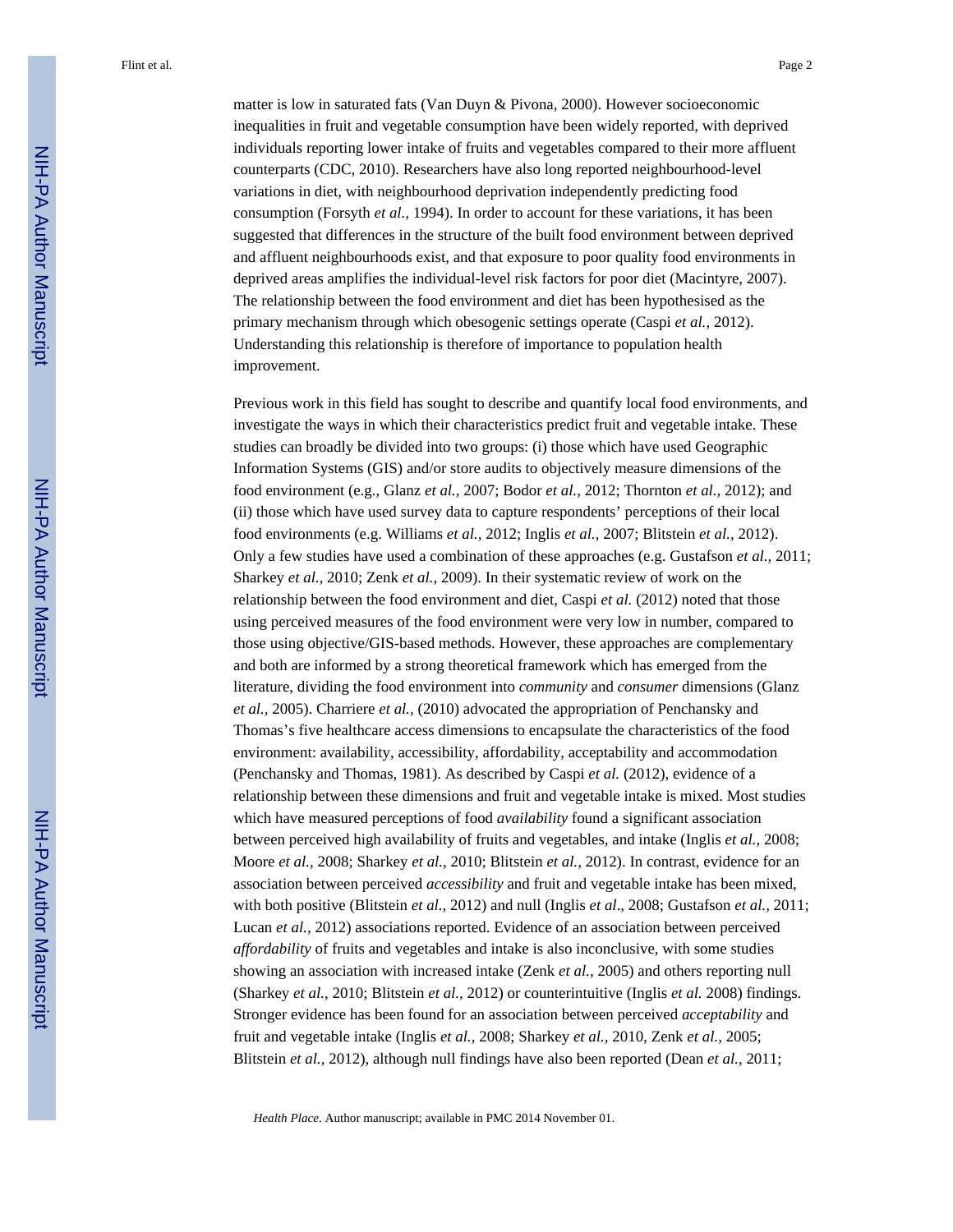Lucan *et al.,* 2012). Findings from studies which used objective measures to quantify these dimensions of the food environment, such as store audits and GIS methods, are even more heterogenous and inconclusive.

The present study aims to contribute to the evidence base by assessing the extent to which perceived availability, affordability and acceptability of the neighbourhood food environment predict fruit and vegetable consumption in two ways. Firstly, we investigate whether perceptions related to the general food retail environment (perceived quality of grocery stores in the neighbourhood; perceived level of choice of different types of grocery stores in the neighbourhood) are associated with fruit and vegetable intake. Secondly, whether perceptions directly related to fruit and vegetable consumption (perceived quality of fruits and vegetables available in the neighbourhood; perceived variety of fruits and vegetables available in the neighbourhood and perceived expense of fruits and vegetables available in the neighbourhood) are associated with fruit and vegetable intake.

#### **Methods**

#### **Study background**

Baseline data from the Philadelphia Neighbourhood Food Environment Study were used. This was a prospective quasi-experimental study in two Philadelphia neighbourhoods investigating the effects of a supermarket intervention and the role of the neighbourhood food environment on diet and obesity. For the present study, only cross-sectional data from the 2006 pre-intervention baseline were used. The study neighbourhoods were selected for the purpose of matched comparison based on race/ethnicity, socioeconomic characteristics and food environment characteristics. The two site boundaries (intervention and control) were based on aggregations of contiguous census tracts (9 and 10 tracts). For the intervention site, the selection was based on a 1-mile radius around a proposed intervention store with all full and part census tracts falling within the radius constituting the study neighbourhood. For the control neighbourhood selection was based on a 1-mile radius based around a potential site of a store. The neighbourhoods are 3–4 miles apart and both lie within Philadelphia County, approximately equidistant from the downtown area. Both sites were similar on race/ethnic structure, age structure, and other demographic indicators. Moreover, at the time of the study (2006), both neighbourhoods were considered 'food deserts' as there was relatively limited full-service food retail available. Data from a Nutrition Environment Measure Survey (NEMS) undertaken as part of the fieldwork showed that at baseline, both sites had two grocery stores and 55/56 convenience stores (Glanz *et al.,* 2007). The accessibility of these food retail outlets is described in detail by Fuller *et al.,* (2013). The mean distance from participants' homes to their primary food store was 3.6km (± SD 3.1km) (Fuller *et al.,* 2013). The baseline telephone survey of residents in these two neighbourhoods was conducted in 2006. The baseline consisted of a random directory-listed and random-digit dialled telephone survey of a representative sample of residents of households in each of the two neighbourhoods. Respondents were contacted with a prenotification letter along with a \$1 cash incentive. Following this letter, a telephone survey was completed by the household primary food shopper and questions relating to diet, perceptions of the neighbourhood food environment, along with a range of socio-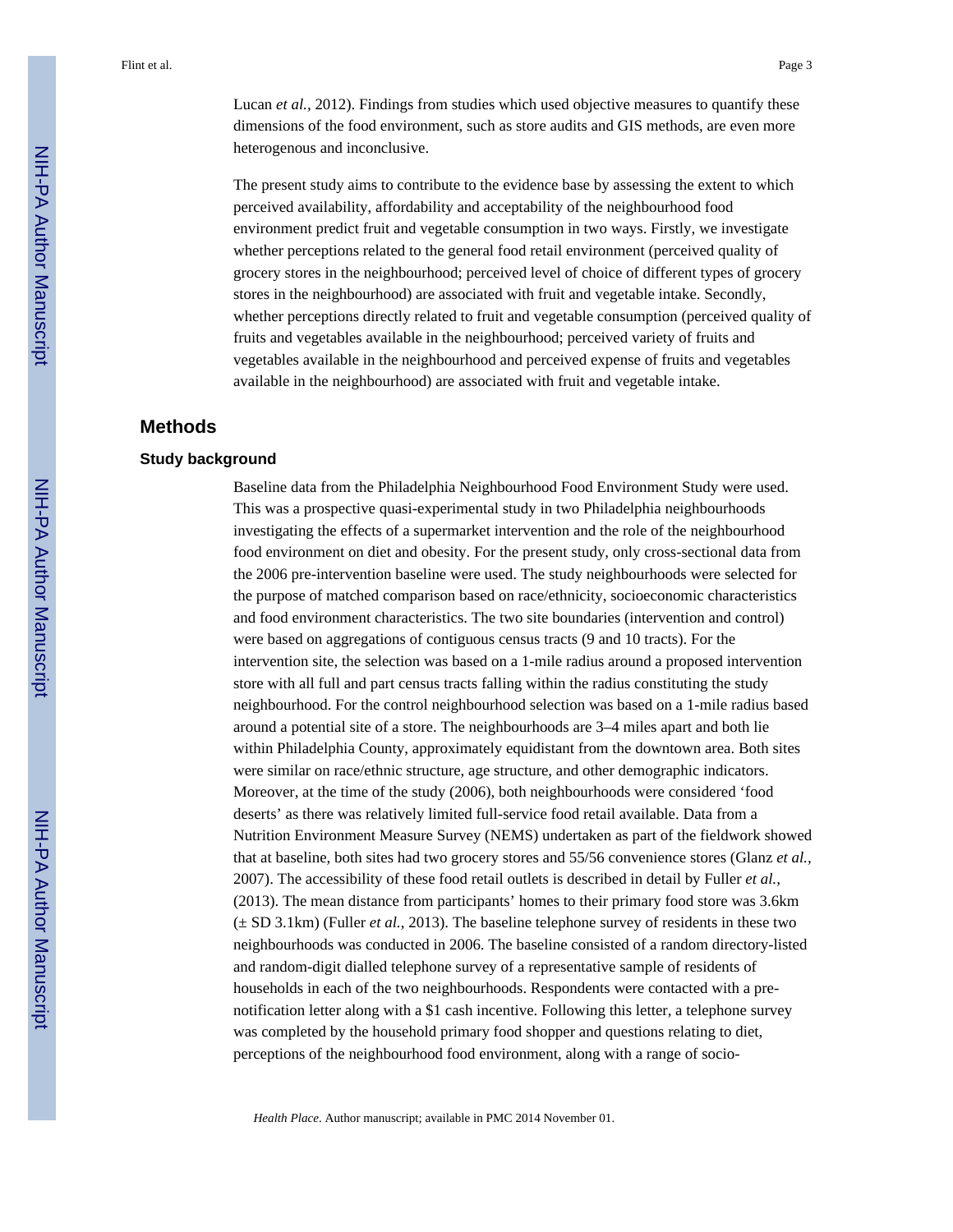demographic data were collected. To be eligible, households had to be located in either of the two neighbourhoods and to have one primary food shopper aged 18 years of age or older residing within the home. Respondents received \$20 for participation. The sample size at baseline was 1440, representing a 47.2% screener response rate (response rate 2 defined by the American Association for Public Opinion Research (AAPOR, Version 7)). This study was conducted according to the guidelines laid down in the Declaration of Helsinki and all procedures involving human subjects were approved by the *[name of the ethics committee removed for blinding].* Verbal informed consent was obtained from all subjects. Verbal consent was witnessed and formally recorded.

#### **Variables**

The baseline questionnaire contained five statements designed to capture respondents' perceptions of their neighbourhood food retail environment, each addressing a distinct dimension. These measures were adapted from those used in the Perceived Availability of Health Foods Scale in the Multi Ethnic Study of Atherosclerosis (MESA) study (Mujahid *et al.,* 2007). Two pertained to the general food retail environment and three specifically to environmental factors related to fruit and vegetable consumption. Respondents were asked to state the extent to which they agreed or disagreed with these statements, with five possible responses: *strongly disagree; disagree; no preference; agree; strongly agree*. The five statements were as follows: (1) there is a good choice of different types of grocery stores in my neighbourhood; (2) the quality of grocery stores in my neighbourhood is good; (3) the choice of fresh fruit and vegetables to purchase in my neighbourhood is good; (4) the quality of fresh fruit and vegetables to purchase in my neighbourhood is good; (5) fresh fruit and vegetables in my neighbourhood are expensive. These five continuous variables were used as five separate exposure variables in the analyses. Perception of fruit and vegetable expense was reverse-coded so that 'agreement' indicated the most positive situation for all five dimensions. The outcome, fruit and vegetable consumption, was operationalized as the number of fruit and vegetable portions consumed per day and was derived, using standard algorithms (CDC 2005–2006), from responses to the Block Food Frequency Questionnaire (Block FFQ), which measures the intake of 10 fruits and 12 vegetables over the past month (Block *et al.,* 1986). Consistent with past research, and to limit the influence of outliers, the Block FFQ was truncated at 15 items per day in these analyses (Michels *et al.,* 2006).

#### **Statistical analysis**

For the purposes of this study, the baseline sample was restricted to those who provided complete information on all analytic variables, yielding a study sample size of 1263. Descriptive analysis was performed to determine the distribution of responses for each of the food retail environment exposure variables and for the outcome, fruit and vegetable consumption. In order to determine whether each dimension of perceived food retail environment was predictive of fruit and vegetable consumption, five unadjusted linear regression models were run for each exposure variable. A range of demographic and socioeconomic factors were then added to each of these models as hypothesised confounding covariates. These were: age (in years); sex; race/ethnicity (white, black, Hispanic or other); presence of children under 12 in the household (yes/no); household income (greater/less than \$40,000 per year – the approximate median household income in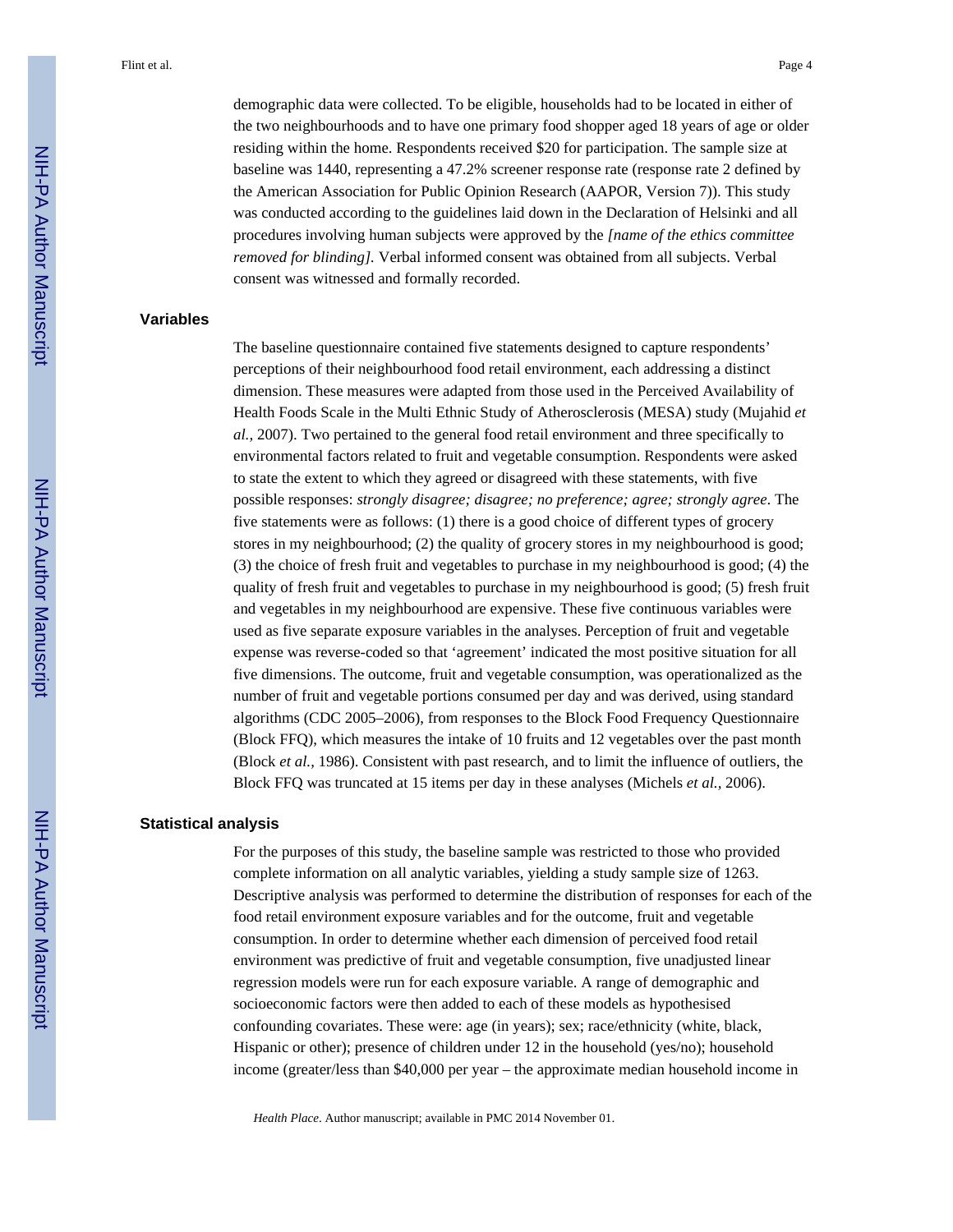Pennsylvania in the 2000 US Census); completed secondary education (yes/no); employment status (employed, unemployed, economically inactive); and mode of transport for food shopping (private/public transport). All statistical analyses were performed using Stata 12 (StataCorp, 2011).

#### **Results**

Description of the characteristics of the study sample with regard to exposure, outcome and selected socioeconomic and demographic indicators is provided in Table 1. The sample had a mean age of 48 (SD 16.21) and was predominantly black (85%), female (78%), economically inactive or unemployed (53%) and low income (72%) with an annual household income of <US\$40,000. Mean daily fruit and vegetable consumption was 3.6 portions per day (SD 2.4).

Table 1 shows high levels of heterogeneity in perceptions of the relatively homogenous local food environment. The sample was evenly divided on their perception of the quality of grocery stores (with 49% agreeing that the quality of grocery stores in their neighbourhood is good and 45% disagreeing with this statement). The perceptions that locally available fruits and vegetables are of good quality and variety are also fairly evenly split (with 56% and 55% agreeing, respectively). Thirty-six percent agreed that there is a good choice of different types of grocery stores in their neighbourhood, and 61% report that fruits and vegetables are expensive. These descriptive analyses paint a discordant picture of how a relatively homogenous local food environment is perceived by its residents. Table 2 shows results from the series of linear regression models investigating associations between the five dimensions of perceived food retail environment and daily fruit and vegetable intake. There were no significant associations between the measured dimensions of neighbourhood food environment and fruit and vegetable consumption, neither in bivariate nor multivariate analyses. Those who perceived a greater choice of grocery stores in their neighbourhood, and who perceived local grocery stores to be of higher quality did not have a statistically significantly higher intake of fruit and vegetables per day than those who reported little choice and low quality (choice: adjusted b  $-0.03$ , p=0.53; quality: adjusted b  $-0.03$ , p=0.64). Similarly, those who perceived a greater choice of fruits and vegetables available in their neighbourhood, and who perceived locally available fruits and vegetables to be of higher quality did not have a statistically significantly higher intake than those who reported little choice and low quality (choice: adjusted b  $0.03$ , p=0.64; quality: adjusted b  $-0.01$ , p=0.81). Perception of locally available fruit and vegetables as inexpensive did not predict greater consumption of these foodstuffs than perception of expense (adjusted b 0.04, p=0.51).

#### **Discussion**

This study aimed to investigate the extent to which perceived availability, affordability and acceptability of the neighbourhood food retail environment predicted fruit and vegetable intake. Factors pertaining to the general food retail environment, and those directly related to fruit and vegetable intake were considered. The results presented here suggest that perceived availability, affordability and acceptability of the neighbourhood food environment did not predict fruit and vegetable consumption. These null findings contradict those of other studies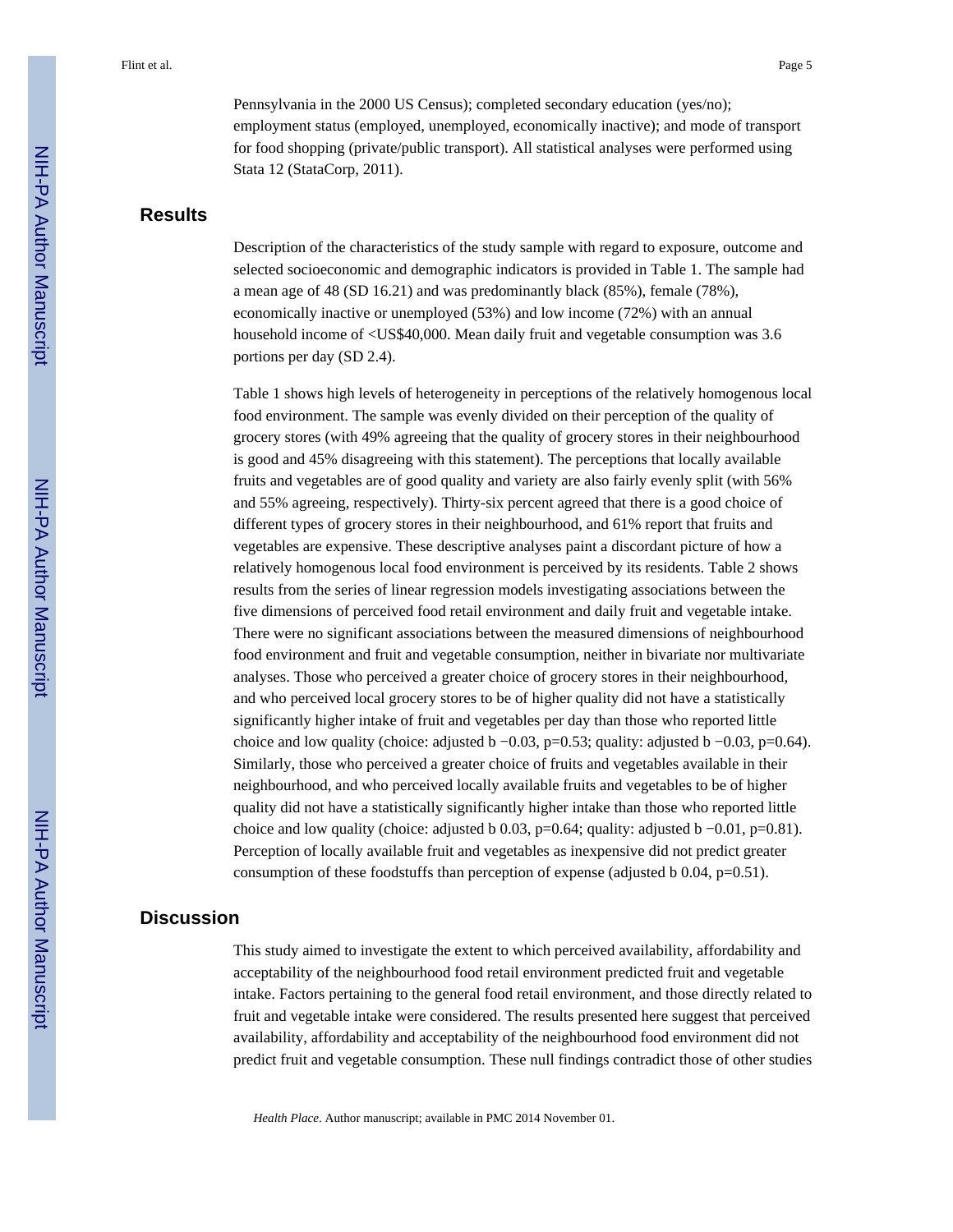on similar urban, low-income populations (Zenk *et al.,* 2005; Blitstein *et al.,* 2012), but corroborate null findings from another Philadelphia-based study (Lucan *et al.,* 2012) and in the wider literature (e.g. Sharkey *et al.,* 2010).

A number of study limitations must be considered when interpreting these findings. This is a cross-sectional study in two low-income, predominantly African-American communities with a heavily female sample. Our findings therefore require confirmatory studies in other settings and populations. The use of complete case analyses may have introduced bias, but we did not find any systematic bias in missing data. As the sample was predominantly African American, it is possible that the Block FFQ may exclude some fruits and vegetables which are culturally specific to this study population (Grigsby-Toussaint *et al.,* 2010).

The lack of consensus among the study participants as to the quality of the local food environment may provide clues as to the reasons underlying the results reported here. It may be that people do not rely solely on their local food environment for fruit and vegetable shopping; sourcing these items outside of the area they define as their neighbourhood. Some current work suggests that only considering the neighbourhood food environment may seriously underestimate exposure to the food environment (Burgoine & Monsivais, 2013). This may mean that even though overall access to acceptable food outlets may be an important factor, access at the neighbourhood level may be less important. However, this relationship is likely to be complex. Using the same Philadelphia dataset as the present study, Fuller *et al.,* (2013) found that objectively measured distance to primary food store did not predict fruit and vegetable consumption, irrespective of the mode of transport used for shopping journeys. However, in a similar study population Caspi *et al.,* (2012) found that while living within objectively measured walking distance to a supermarket did not predict fruit and vegetable intake, living within perceived walking distance did. The authors comment that the discordance observed between objective and subjective measures of supermarket access suggests that these are tapping into different constructs; concluding that perceived measures of the food environment may be important predictors of diet quality (Caspi *et al.,* 2012). Indeed, other studies (Zenk *et al.,* 2005; Blitstein *et al.,* 2012) have shown that perceptions of the local food environment are significantly associated with this outcome. The contradictory results reported here may therefore reflect a flawed individual notion of 'neighbourhood'. In certain settings, the 'local' may not the most appropriate scale of interest. Good access to food may include the availability of resources several miles from home (for the mobile), or closer to the place of employment (Cummins, 2007; Purcell & Brown, 2005; Purcell, 2005; Born & Purcell, 2006). A priority for future research should focus on investigating where individuals shop, how far they travel, and what geographical scale constitutes their 'food retail environment'.

#### **Acknowledgments**

This study was funded by the National Institute of Environmental Health Sciences (NIEHS) award R21-ES014211 (SC, SM) with additional support provided by the Population Research Institute which receives core funding from the Eunice Kennedy Shriver National Institute of Child Health and Human Development Award R25-HD41025 (SM). SC is supported by a United Kingdom National Institute of Health Research (NIHR) Senior Fellowship. The views and opinions expressed herein are those of the author and do not necessarily reflect those of the NIEHS, NIHR or the United Kingdom Department of Health.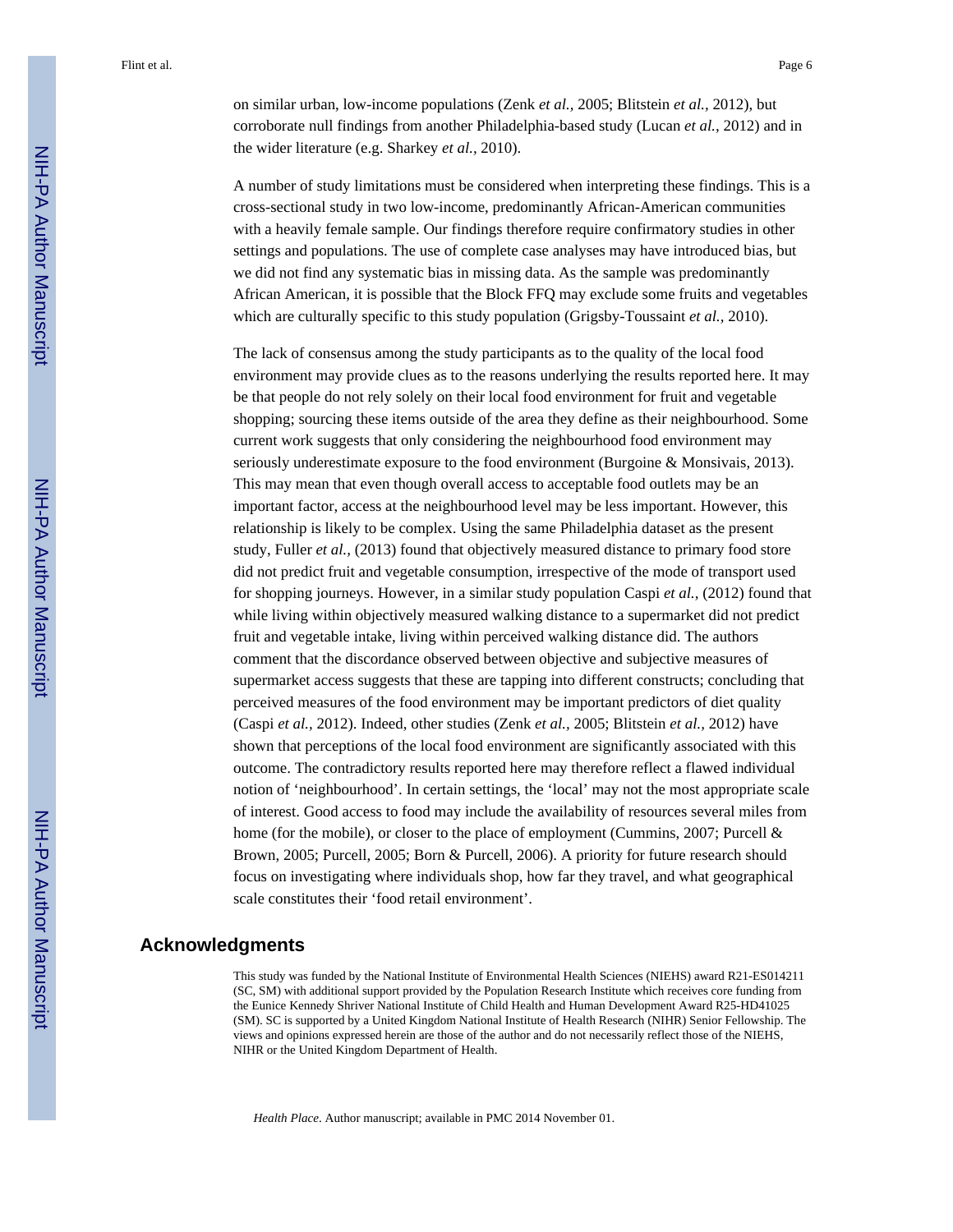#### **References**

- An R, Sturm R. School and Residential Neighborhood Food Environment and Diet Among California Youth. American Journal of Preventive Medicine. 2012; 42:129–135. [PubMed: 22261208]
- Ard JD, Fitzpatrick S, Desmond RA, et al. The impact of cost on the availability of fruits and vegetables in the homes of schoolchildren in Birmingham, Alabama. American Journal of Public Health. 2007; 97:367–372. [PubMed: 17138914]
- Beaulac J, Kristjansson E, Cummins S. A systematic review of food deserts, 342 1966–2007. Preventing Chronic Disease. 2009; 6:A105. [PubMed: 19527577]
- Black JL, Macinko J. Neighborhoods and obesity. Nutrition Reviews. 2008; 66:2–20. [PubMed: 18254880]
- Blitstein JL, Snider J, Evans WD. Perceptions of the food shopping environment are associated with greater consumption of fruits and vegetables. Public Health Nutrition. 2012; 21:1–6.
- Block G, Hartman AM, Dresser CM, et al. A data-based approach to diet questionnaire design and testing. American Journal of Epidemiology. 1986; 124:453–469. [PubMed: 3740045]
- Block G, Coyle LM, Hartman AM, et al. Revision of Dietary Analysis Software for the Health Habits and History Questionnaire. American Journal of Epidemiology. 1994; 139:1190–1196. [PubMed: 8209877]
- Boone-Heinonen J, Gordon-Larsen P, Kiefe CI, et al. Fast Food Restaurants and Food Stores Longitudinal Associations with Diet in Young to Middle-aged Adults: The CARDIA Study. Archives of Internal Medicine. 2011; 171:1162–1170. [PubMed: 21747011]
- Born B, Purcell M. Avoiding the Local Trap: scale and food systems in planning research. Journal of Planning Education and Research. 2006; 26:195–207.
- Burgoine T, Monsivais P. Characterising food environment exposure at home, at work, and along commuting journeys using data on adults in the UK. International Journal of Behavioral Nutrition and Physical Activity. 2013; 10:85. [PubMed: 23806008]
- Caspi CE, Kawachi I, Subramanian SV, et al. The relationship between diet and perceived and objective access to supermarkets among low-income housing residents. Social Science and Medicine. 2012; 75:1254–1262. [PubMed: 22727742]
- Caspi CE, Sorensen Glorian, Subramanian SV, et al. The Local Food Environment and Diet: A Systematic Review. Health & Place. 2012; 18:1172–1187. [PubMed: 22717379]
- Cassady D, Jetter KM, Culp J. Is price a barrier to eating more fruits and vegetables for low-income families? Journal of the American Dietetic Association. 2007; 107:1909–1915. [PubMed: 17964310]
- Centers for Disease Control. National Health and Nutrition Examination Survey 2005–2006. [http://](http://www.cdc.gov/nchs/data/nhanes/nhanes_05_06/ffqdc_d.pdf) [www.cdc.gov/nchs/data/nhanes/nhanes\\_05\\_06/ffqdc\\_d.pdf](http://www.cdc.gov/nchs/data/nhanes/nhanes_05_06/ffqdc_d.pdf)
- Centers for Disease Control and Prevention. State-specific trends in fruit and vegetable consumption among adults – United States, 2000–2009. Morbidity and Mortality Weekly Report. 2010; 59:1125–1131. [PubMed: 20829745]
- Cummins S, Macintyre S. Food environments and obesity neighbourhood or nation? International Journal of Epidemiology. 2006; 35:100–104. [PubMed: 16338945]
- Cummins S. Commentary: Investigating neighbourhood effects on health—avoiding the 'Local Trap'. International Journal of Epidemiology. 2007; 36:355–357. [PubMed: 17376797]
- Cummins S, Smith DM, Taylor M, et al. Variations in fresh fruit and vegetable quality by store type, urban–rural setting and neighbourhood deprivation in Scotland. Public Health Nutrition. 2009; 12:2044–2050. [PubMed: 19243676]
- Dean WR, Sharkey JR. Rural and Urban Differences in the Associations Between Characteristics of the Community Food Environment and Fruit and Vegetable Intake. Journal of Nutrition Education and Behaviour. 2011; 43:426–433.
- Drewnowski A. Obesity and the food environment. American Journal of Preventive Medicine. 2004; 27:154–162. [PubMed: 15450626]
- Forsyth A, Macintyre S, Anderson A. Diets for Disease? Intraurban Variation in Reported Food Consumption in Glasgow. Appetite. 1994; 22:259–274. [PubMed: 7979343]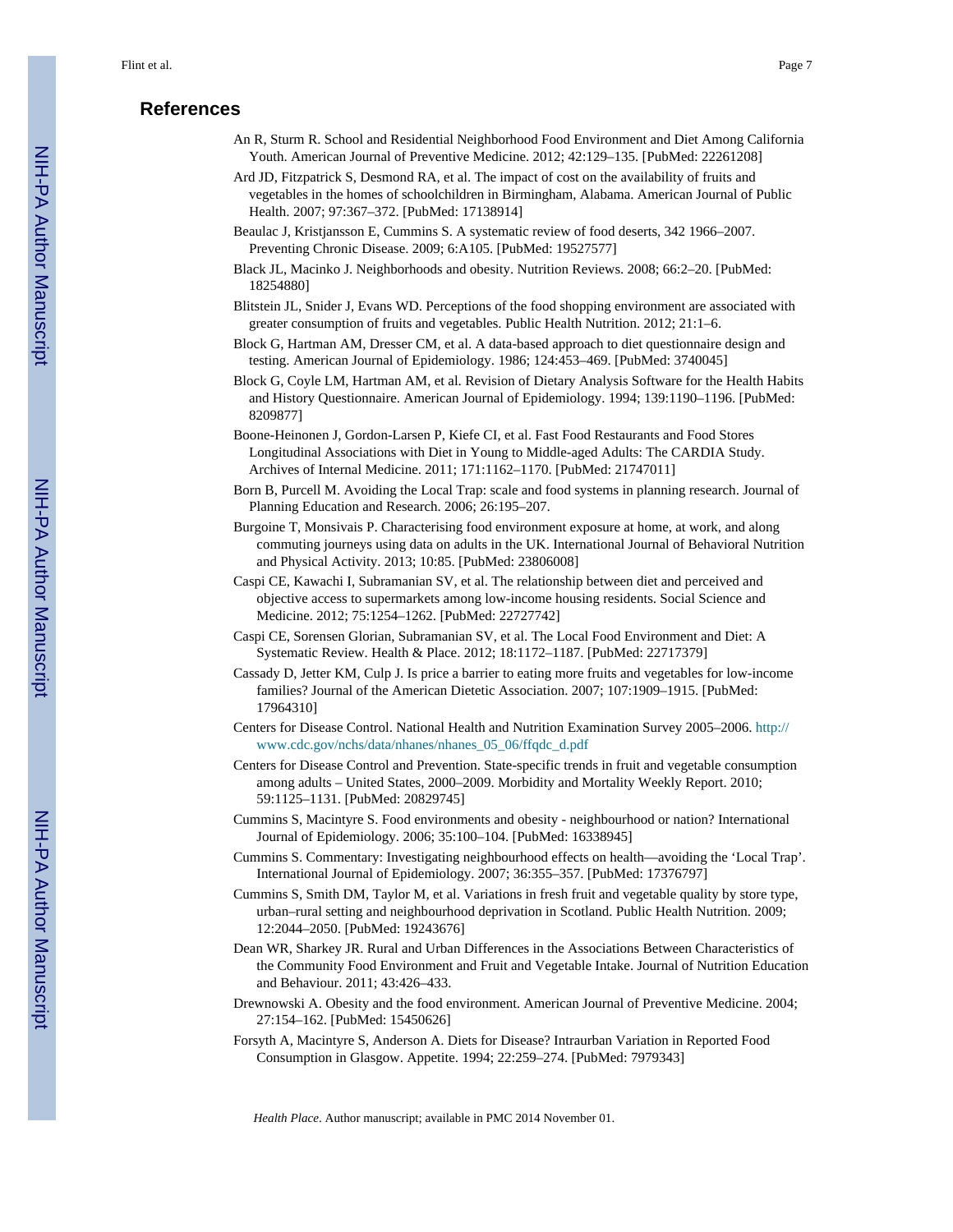- Fuller D, Cummins S, Matthews SA. Does transportation mode modify associations between distance to food store, fruit and vegetable consumption, and BMI in low-income neighbourhoods? The American Journal of Clinical Nutrition. 2013; 97:167–72. [PubMed: 23193006]
- Inglis V, Ball K, Crawford D. Socioeconomic Variations in Women's Diets: What Is the Role of Perceptions of the Local Food Environment? Journal of Epidemiology & Community Health. 2008; 62:191–197. [PubMed: 18272732]
- Glanz K, Sallis JF, Saelens BE, et al. Healthy Nutrition Environments: Concepts and Measures. American Journal of Health Promotion. 2005; 19:330–333. [PubMed: 15895534]
- Glanz K, Sallis JF, Saelens BE, et al. Nutrition Environment Measures Survey in stores (NEMS-S): development and evaluation. American Journal of Preventive Medicine. 2007; 32:282–289. [PubMed: 17383559]
- Grigsby-Toussaint DS, Zenk SN, Odoms-Young A, et al. Availability of Commonly Consumed and Culturally Specific Fruits and Vegetables in African-American and Latino Neighborhoods. Journal of the American Dietetic Association. 2010; 110:746–752. [PubMed: 20430136]
- Gustafson AA, Sharkey J, Samuel-Hodge CD, et al. Perceived and Objective Measures of the Food Store Environment and the Association with Weight and Diet Among Low-income Women in North Carolina. Public Health Nutrition. 2011; 14:1032–1038. [PubMed: 21324229]
- Lucan SC, Mitra N. Perceptions of the food environment are associated with fast-food (not fruit-andvegetable) consumption: Findings from multilevel models. International Journal of Public Health. 2012; 57:599–608. [PubMed: 21773839]
- Macintyre S. Deprivation amplification revisited; or, is it always true that poorer places have poorer access to resources for healthy diets and physical activity? International Journal of Behavioral Nutrition and Physical Activity. 2007; 4:32. [PubMed: 17683624]
- Michels KB, Giovannucci D, Chan AT, et al. Fruit and vegetable consumption and colorectal adenomas in the Nurse's health study. Cancer Research. 2006; 66:3942–53. [PubMed: 16585224]
- Moore LV, Diez Roux AV, Nettleton JA, et al. Associations of the Local Food Environment with Diet Quality – a Comparison of Assessments Based on Surveys and Geographic Information Systems: The Multi-ethnic Study of Atherosclerosis. American Journal of Epidemiology. 2008; 167:917– 924. [PubMed: 18304960]
- Mujahid MS, Diez Roux AV, Morenoff JD, Raghunathan T. Assessing the measurement properties of neighbourhood scales: from psychometrics to ecometrics. American Journal of Epidemiology. 165:858–867. [PubMed: 17329713]
- Purcell M, Brown J. Against the Local Trap: scale and the study of environment and development. Progress in Development Studies. 2005; 5:279–97.
- Purcell M. Urban democracy and the Local Trap. Urban Studies. 2006; 43:1921–41.
- Sharkey JR, Johnson CM, Dean WR. Food Access and Perceptions of the Community and Household Food Environment as Correlates of Fruit and Vegetable Intake Among Rural Seniors. BMC Geriatrics. 2010; 10:32. [PubMed: 20525208]
- StataCorp. Stata Statistical Software: Release 12. College Station, TX: StataCorp LP; 2011.
- Story M, Kaphingst K, Robinson-O'Brien R, Glanz K. Creating healthy food and eating environments: policy and environmental approaches. Annual Review of Public Health. 2008; 29:253–272.
- The American Association for Public Opinion Research. Version 7. Available at [http://www.aapor.org/](http://www.aapor.org/For_Researchers/4683.htm) [For\\_Researchers/4683.htm](http://www.aapor.org/For_Researchers/4683.htm)
- Van Duyn MA, Pivonka E. Overview of the health benefits of fruit and vegetable consumption for the dietetics professionals: selected literature. Journal of the American Dietetic Association. 2000; 100:1511–1521. [PubMed: 11138444]
- Zenk SN, Schulz AJ, Hollis-Neely T, et al. Fruit and vegetable intake in African Americans: income and store characteristics. American Journal of Preventive Medicine. 2005; 29:1–9. [PubMed: 15958245]
- Zenk SN, Schulz AJ, Israel BA, et al. Fruit and vegetable access differs by community racial composition and socioeconomic position in Detroit, Michigan. Ethnicity & Disease. 2006; 16:275– 80. [PubMed: 16599383]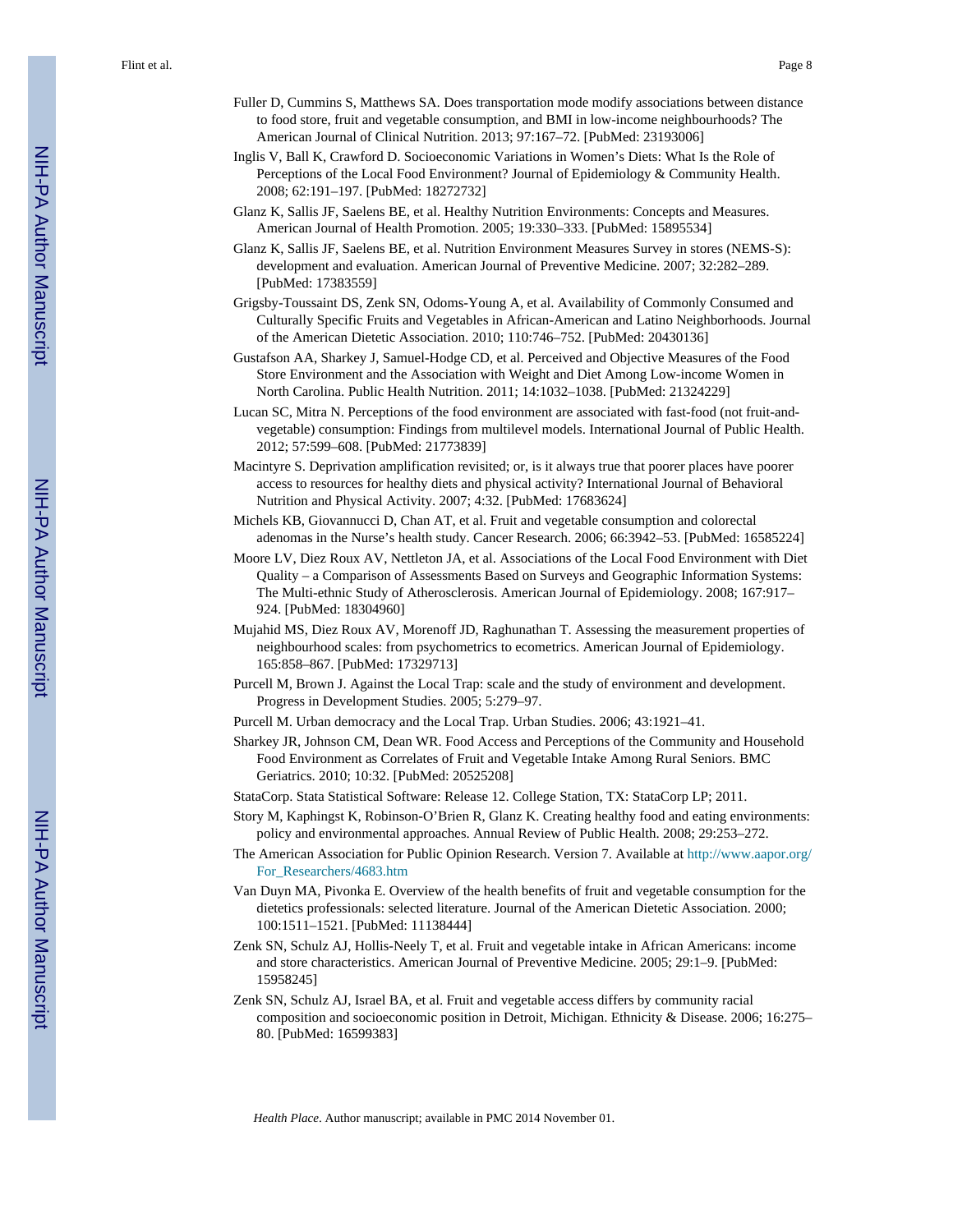#### **Research highlights**

- **•** Previous research provides mixed evidence that positive perceptions of the local fruit and vegetable retail environment are independently associated with a higher intake of these foods.
- This study contributes to the evidence base by investigating the relationship between perceptions of the food retail environment and fruit and vegetable intake in two low-income neighbourhoods of Philadelphia, USA.
- **•** Perceived quality, choice and affordability of local food retail options did not predict fruit and vegetable intake.
- **•** Perceived quality, variety and affordability of locally available fruits and vegetables did not predict level of consumption.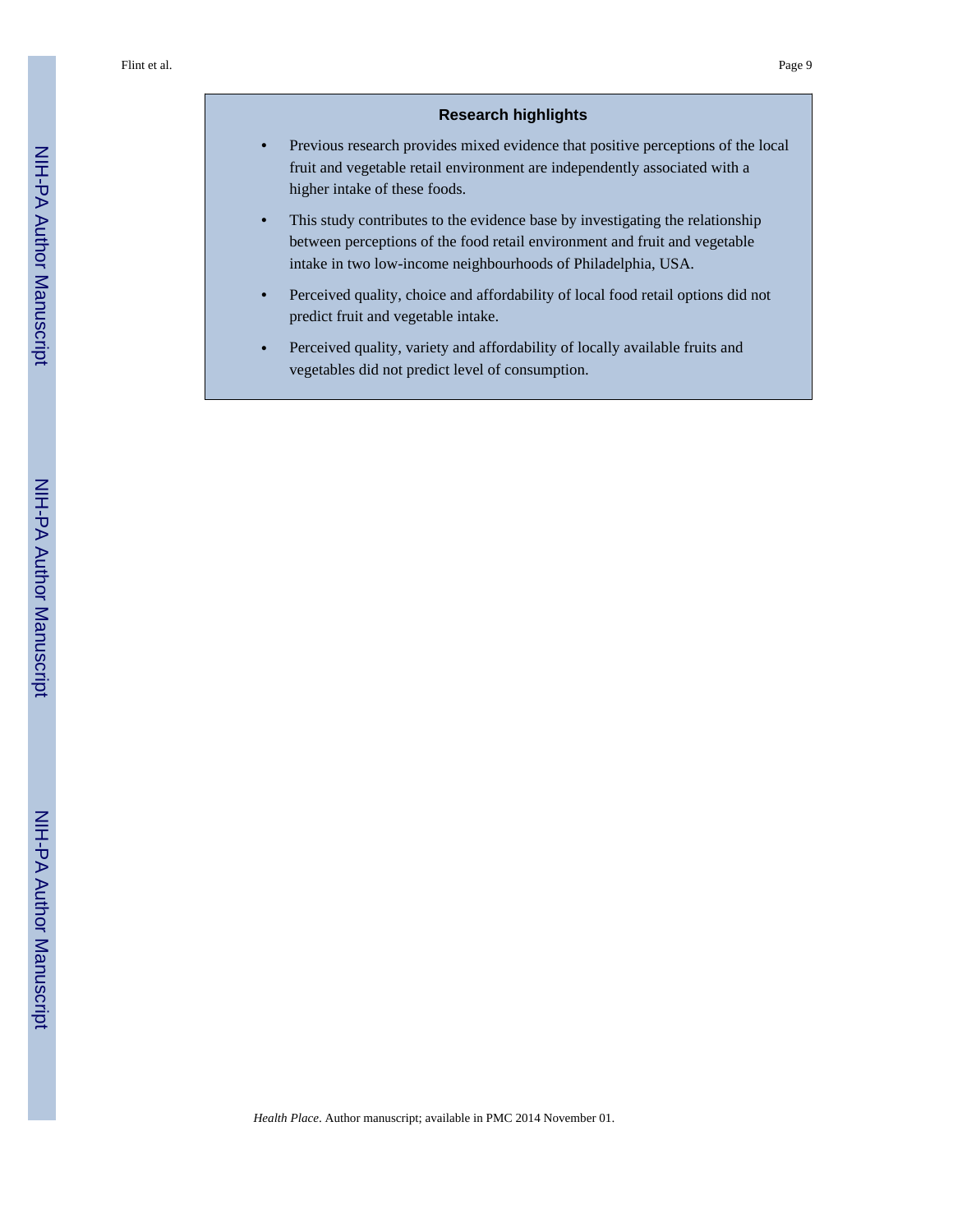#### **Table 1**

Descriptive characteristics of 1263 respondents drawn from two neighbourhoods in Philadelphia, USA, Summer 2006.

| Variable                                                                        | N    | $\frac{0}{0}$ |
|---------------------------------------------------------------------------------|------|---------------|
| Age                                                                             |      |               |
| $18-35$ years                                                                   | 314  | 25.0          |
| $36 - 55$ years                                                                 | 524  | 41.5          |
| $56-75$ years                                                                   | 363  | 28.7          |
| $76+ years$                                                                     | 62   | 4.9           |
| <b>Sex</b>                                                                      |      |               |
| Male                                                                            | 276  | 21.9          |
| Female                                                                          | 987  | 78.2          |
| <b>Ethnicity</b>                                                                |      |               |
| White                                                                           | 100  | 7.9           |
| <b>Black</b>                                                                    | 1074 | 85.0          |
| Hispanic                                                                        | 38   | 3.0           |
| Other                                                                           | 51   | 4.0           |
| <b>Education</b>                                                                |      |               |
| Did not graduate high school                                                    | 200  | 15.8          |
| High School Graduate                                                            | 467  | 37.0          |
| <b>Further Education</b>                                                        | 596  | 47.2          |
| <b>Household Income</b>                                                         |      |               |
| $<$ \$40,000pa                                                                  | 910  | 72.1          |
| $>$ \$40,000pa                                                                  | 353  | 28.0          |
| <b>Employment Status</b>                                                        |      |               |
| Employed                                                                        | 589  | 46.6          |
| Unemployed                                                                      | 182  | 14.4          |
| Economically inactive                                                           | 492  | 39.0          |
| <b>Children</b> in household                                                    |      |               |
| No children in household                                                        | 857  | 67.9          |
| 1+ children in household                                                        | 406  | 32.2          |
| Perceptions of food environment                                                 |      |               |
| The quality of grocery stores in my neighbourhood is good                       |      |               |
| <b>Strongly Agree</b>                                                           | 64   | 5.1           |
| Agree                                                                           | 556  | 44.0          |
| No opinion or preference                                                        | 72   | 5.7           |
| <b>Disagree</b>                                                                 | 419  | 33.2          |
| <b>Strongly Disagree</b>                                                        | 152  | 12.0          |
| There is a good choice of different types of grocery stores in my neighbourhood |      |               |
| <b>Strongly Agree</b>                                                           | 78   | 6.2           |
| Agree                                                                           | 380  | 30.1          |
| No opinion or preference                                                        | 43   | 3.4           |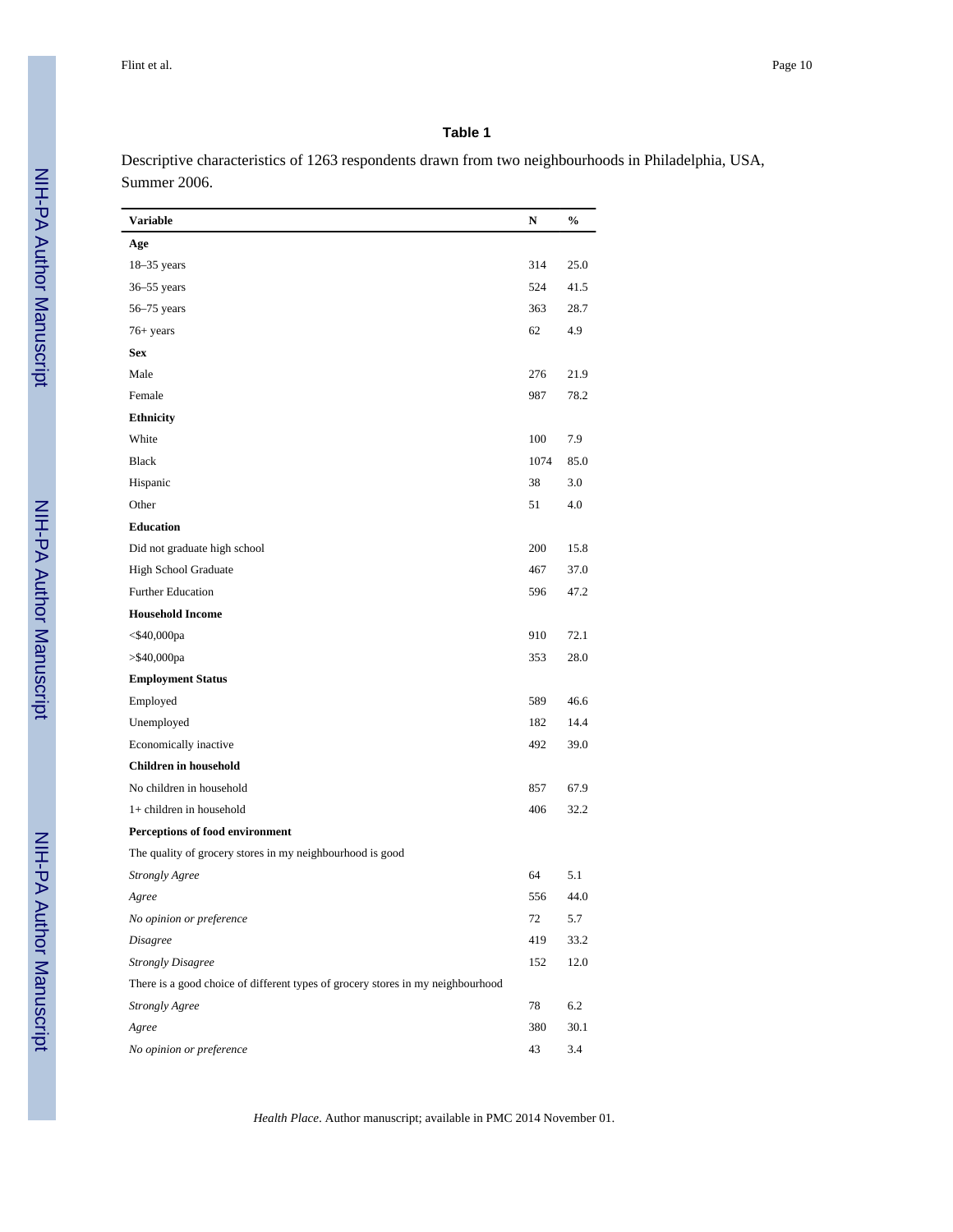| <b>Variable</b>                                                                   | $\mathbf N$ | $\frac{0}{0}$ |
|-----------------------------------------------------------------------------------|-------------|---------------|
| <b>Disagree</b>                                                                   | 503         | 39.8          |
| <b>Strongly Disagree</b>                                                          | 259         | 20.5          |
| The quality of fresh fruit and vegetables to purchase in my neighbourhood is good |             |               |
| <b>Strongly Agree</b>                                                             | 89          | 7.1           |
| Agree                                                                             | 622         | 49.3          |
| No opinion or preference                                                          | 65          | 5.2           |
| <b>Disagree</b>                                                                   | 375         | 29.7          |
| <b>Strongly Disagree</b>                                                          | 112         | 8.9           |
| The choice of fresh fruit and vegetables to purchase in my neighbourhood is good  |             |               |
| <b>Strongly Agree</b>                                                             | 101         | 8.0           |
| Agree                                                                             | 589         | 46.6          |
| No opinion or preference                                                          | 66          | 5.2           |
| <b>Disagree</b>                                                                   | 378         | 29.9          |
| <b>Strongly Disagree</b>                                                          | 129         | 10.2          |
| Fresh fruit and vegetables in my neighbourhood are expensive                      |             |               |
| <b>Strongly Agree</b>                                                             | 199         | 15.8          |
| Agree                                                                             | 570         | 45.1          |
| No opinion or preference                                                          | 83          | 6.6           |
| <b>Disagree</b>                                                                   | 377         | 29.9          |
| <b>Strongly Disagree</b>                                                          | 34          | 2.7           |
| <b>Fruit and Vegetable Intake</b>                                                 |             |               |
| Mean Block Food Frequency Questionnaire score: 3.6                                |             |               |
| Standard deviation: 2.4                                                           |             |               |